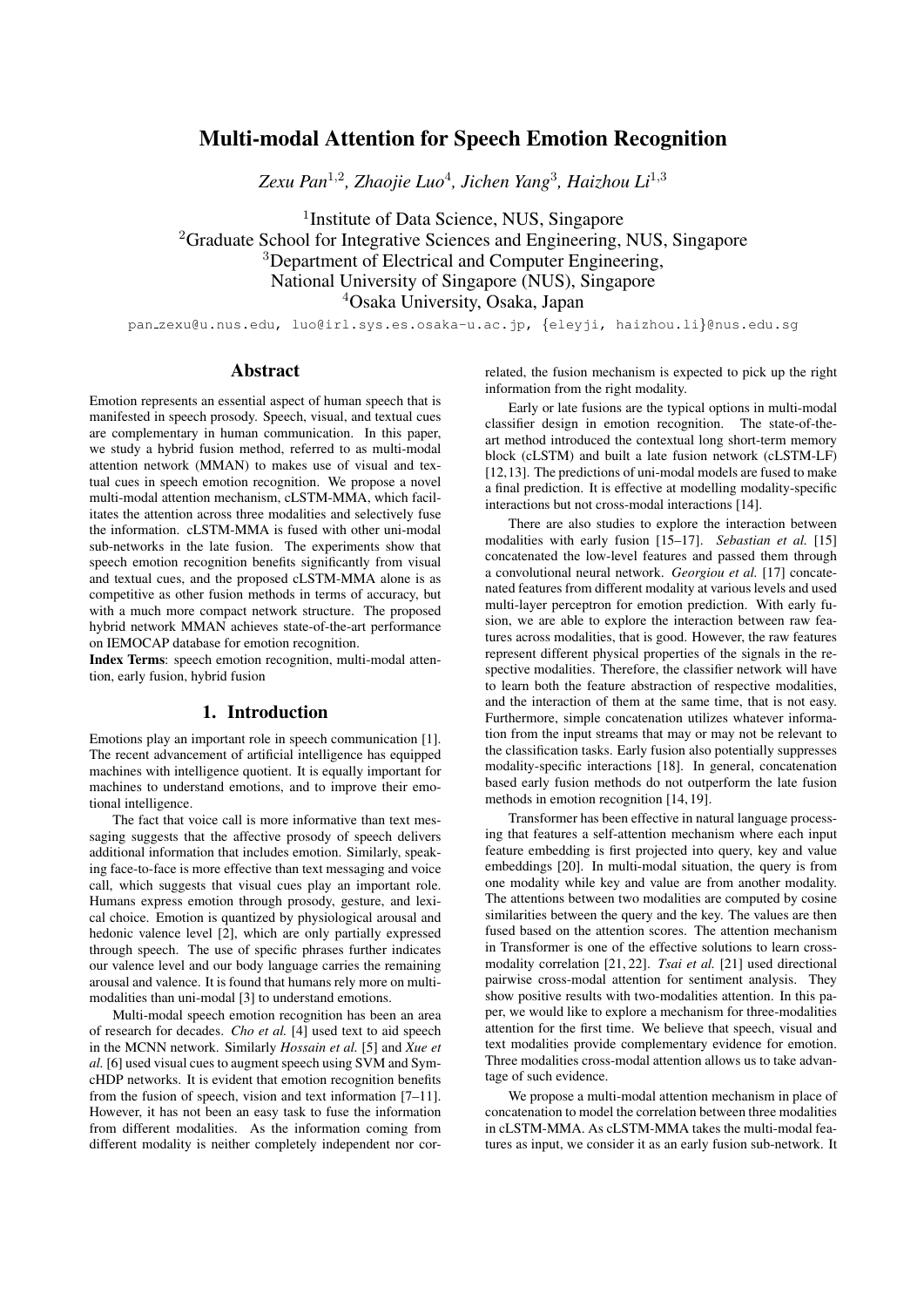

Figure 1: *On the left panel is the proposed multi-modal attention network (MMAN). It consists of a multi-modal attention sub-network (cLSTM-MMA) for early fusion and three uni-modal sub-networks cLSTM-Text, cLSTM-Visual and cLSTM-Speech. The predictions of the four sub-networks are fused with a dense and a softmax layer in late fusion. The architecture of the cLSTM-MMA sub-network is shown in the red dotted box on the right panel. The symbol* ⊕ *represents concatenation and S, V, T represents speech, visual and text respectively. The cLSTM-MMA consists of three independent dense layers for uni-modal feature embeddings standardisation, multi-modal attention with three parallel directional multi-modal attention modules and finally a cLSTM with one LSTM layer inside.*

consists of three parallel directional multi-modal attention modules for multi-modal fusion. In each module, a query is first computed from a modality. It is then used to compute the crossmodal attention and the self-attention scores to find the relevant information answering to this query. The three parallel modules have distinct queries from three different modalities specifically. Thus, allowing the network to attend for different interactions based on the different queries jointly. The multi-modal attention can be easily scaled up if more than three modalities are present. To take advantage of both the late fusion and early fusion to account for modality-specific and cross-modal interactions, we propose a hybrid multi-modal attention network (MMAN) which fuses the predictions of the cLSTM-MMA and uni-modal cLSTM sub-networks for the final prediction.

The rest of the paper is organized as follows. Section 2 presents the details of the proposed multi-modal attention network. Section 3 describes the experimental setup. Section 4 reports the results and evaluations. Finally, conclusions are drawn in Section 5.

## 2. Multi-modal attention network

The proposed hybrid fusion network MMAN is shown on the left panel of Figure 1. We have the speech, visual and text feature embeddings of the same utterance as the input. The MMAN consists of a cLSTM multi-modal attention sub-network (cLSTM-MMA) for early fusion, and three uni-modal sub-networks cLSTM-Speech, cLSTM-Visual and cLSTM-Text for late fusion. The outputs of the four subnetworks are fused with a dense and a softmax layer.

### 2.1. Multi-modal attention

The architecture of cLSTM-MMA sub-network is shown in the red dotted box on the right panel of Figure 1. The cLSTM-MMA consists of three independent dense layers for uni-modal feature embeddings standardisation, multi-modal attention with three parallel directional multi-modal attention modules and finally a cLSTM with one LSTM layer inside.

#### *2.1.1. Modality dimension standardization*

The three inputs that represent one utterance are first encoded as the feature embeddings of different dimensions. We first stan-



Figure 2: *The details of the directional multi-modal attention module*  $S \to (S, V, T)$  *with query from speech. The inputs to this module are the uni-modal feature embeddings*  $(\hat{s}_i, \hat{v}_i, \hat{t}_i)$ *after the standardization dense layers*

dardize all feature embeddings into the same dimension  $d_{model}$ to facilitate the subsequent processing.

Let's denote the dataset as  $D = \{s_i, v_i, t_i, y_i\}_{i=1:M}$  where  $s_i, v_i, t_i$  and  $y_i$  represent the speech, visual, text feature embeddings and the emotion labels of utterance  $i$ .  $M$  is the number of utterances in a conversation. With  $s_i \in \mathbb{R}^{d_s}$ ,  $v_i \in \mathbb{R}^{d_v}$ and  $t_i \in \mathbb{R}^{d_t}$  where  $d_s, d_v, d_t$  are dimensions of corresponding speech, visual and text features. By passing the original feature embeddings through the individual dense feed forward layers as shown in Figure 1, we standardize the outputs into the same dimension  $\hat{s}_i \in \mathbb{R}^{d_{model}}$ ,  $\hat{v}_i \in \mathbb{R}^{d_{model}}$  and  $\hat{t}_i \in \mathbb{R}^{d_{model}}$ .

#### *2.1.2. Directional multi-modal attention module*

Taking the directional multi-modal attention module with speech query for illustration. It is represented by  $S \to (S, V, T)$ as shown in the blue module in Figure 1. This module computes the directional attention from speech to visual and text as well as the self-attention of speech. The detail of this speech query module is illustrated in Figure 2.

We use the query, key and value representation to compute the attention. We compute the query of speech  $q_s$  through a learnable weights  $W_{sq} \in \mathbb{R}^{d_{model} \times d_q}$  as shown in Equation 1.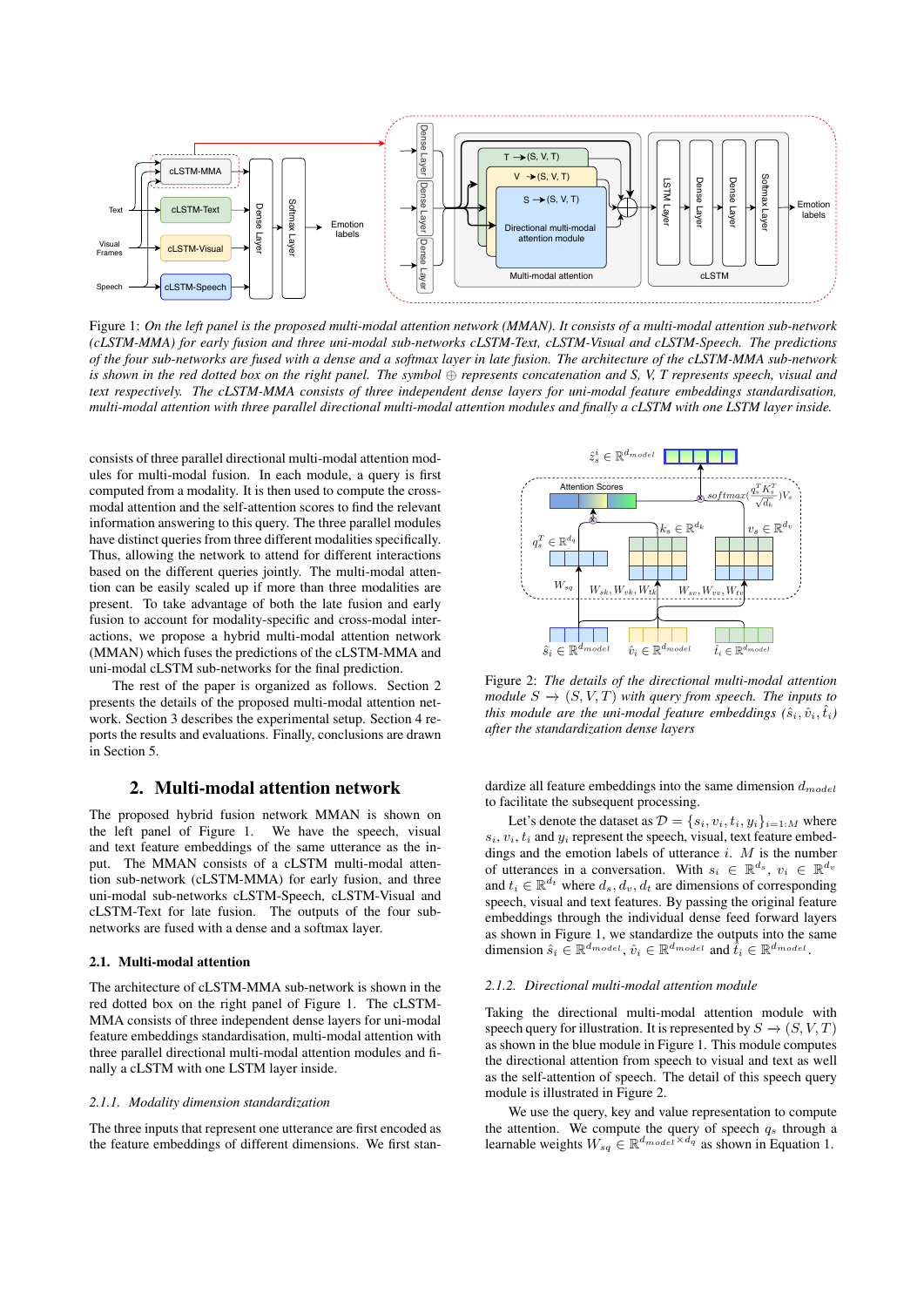$$
q_s = W_{sq}^T \hat{s}_i \tag{1}
$$

where  $d_q$  is the dimension of the query vector.

The keys  $K_s$  and values  $V_s$  are computed using learnable weights  $W_{sk}, W_{vk}, W_{tk} \in \mathbb{R}^{d_{model} \times d_k}$ ,  $W_{sv}, W_{vv}, W_{tv} \in$  $\mathbb{R}^{d_{model} \times d_v}$ , where  $d_k, d_v$  are dimensions of key and value vector. The computation is shown in Equation 2 and 3.

$$
K_s = concat\{\hat{s}_i^T W_{sk}, \hat{v}_i^T W_{vk}, \hat{t}_i^T W_{tk}\}\
$$
 (2)

$$
V_s = concat\{\hat{s}_i^T W_{sv}, \hat{v}_i^T W_{vv}, \hat{t}_i^T W_{tv}\}
$$
 (3)

The cross-modal and self attention scores are computed by the dot product of the query  $q_s$  and keys  $K_s$ . It is then used to compute the weighted sum of the values  $\hat{z}_s^i$ , which represents the interaction of different modalities answering to speech query. The directional multi-modal attention from speech query  $D_{S\rightarrow (S,V,T)}$  is given in Equation 4 and illustrated in Figure 2.

$$
\begin{aligned} \hat{z}_s^i &= D_{S \to (S, V, T)}(\hat{s}_i, \hat{v}_i, \hat{t}_i) \\ &= softmax(\frac{q_s^T K_s^T}{\sqrt{d_k}}) V_s \end{aligned} \tag{4}
$$

The same computing procedure is applied to text and visual directional multi-modal attention modules except that each module has its own learnable weights computing the query to facilitate the learning of different interactions based on different directional queries. The outputs from three parallel attention modules are concatenated with a skip connection.

### *2.1.3. Contextual long short-term memory block*

The output from multi-modal attention is passed through a cLSTM block with one LSTM layer as shown in Figure 1 to capture the contextual cues between consecutive utterances in a conversation [13].

### 2.2. Uni-modal sub-networks

The cLSTM-Speech, cLSTM-Visual and cLSTM-Text subnetworks are all built using cLSTM block with two LSTM layers except that their inputs are different. Their network hyperparameters are customized to suit different modalities. The cLSTM-MMA and three uni-modal sub-networks are separately trained. Their weights are fixed during the training of the late fusion dense layer in the MMAN.

## 3. Experimental setup

### 3.1. Dataset

The IEMOCAP dataset [23] is used to evaluate the proposed network. The dataset contains 10K videos split into 5 minutes of dyadic conversations for human emotion analysis. Each conversation is split into spoken utterance. Each utterance consists of corresponding transcription, speech waveform and visual frames. To align with previous works, we consider the emotion classes of angry, happy (excited), sad (frustrated) and neutral for multi-class classification but without excited and frustrated for binary sentiment classification system. The train and the test sets are disjoint for speakers. The speakers in the training set are not contained in the test set as we assume the speakers are unknown at the inference time. The details of the dataset are provided in Table 1.

Table 1: *The number of utterances labelled happy (HPY), sad, neutral (NEU), angry (ANG), excited (EXC) and frustrated (FRU) in the training and testing set of IEMOCAP*

|      |     |     |     | HPY SAD NEU ANG EXC FRU                  |     |     |
|------|-----|-----|-----|------------------------------------------|-----|-----|
| Test | 144 | 245 | 384 | Train 504 839 1324 933 742 1468<br>- 170 | 299 | 381 |

### 3.2. Uni-modal feature extraction

We follow *Poria et al.* for low level feature extraction [13]. The input video of an utterance is first separated into corresponding text, video frames and speech modalities and extraction is done by using individual pre-trained networks transferred from other tasks. The feature of each utterance is extracted as a fixedlength vector for each modality.

Speech: OpenSMILE toolkit [24] with IS13-ComParE [25] is used to for feature extraction. It is performed with 30 Hz framerate and 100 ms sliding window. The features include Mel Frequency Cepstral Coefficient (MFCC), spectral centroid, spectral flux, beat histogram, beat sum, voice intensity, pitch, mean and root quadratic mean, etc [12].

Visual: We use a 3D-CNN [26] pre-trained from human action recognition to extract their body language. The 3D-CNN is applied to the consecutive visual frames of the speaker's upper body. It learns the relevant features of each frame and the changes among the given number of consecutive frames, which are the motion cues.

Text: Word2vec [27] is used to embed each word of an utterance's transcript into word2Vec vectors. The embedded words are concatenated, padded and standardized to a 1-dimensional vector by passing through a CNN [28].

### 3.3. Reference baselines

Three baselines are constructed from the state-of-the-art model [13]. They are all built based on cLSTM block. The first baseline uses speech data only while the other two uses speech, visual and text data.

Speech-only cLSTM (cLSTM-Speech): The speech-only baseline receives speech features only, the speech features are passed through a cLSTM block with two LSTM layers for prediction.

Multi-modal cLSTM with early fusion (cLSTM-EF): The cLSTM-EF baseline receives concatenated speech, visual and text feature embeddings as input. The concatenated features are passed through a cLSTM block with two LSTM layers for prediction.

Multi-modal cLSTM with late fusion (cLSTM-LF): The cLSTM-LF baseline has a hierarchical structure. The lower level consists of three uni-modal networks cLSTM-Speech, cLSTM-Text and cLSTM-visual. At the higher level, the predictions of the three uni-modal networks are concatenated and passed through another cLSTM block for final prediction.

## 4. Evaluation results

### 4.1. Comparison with baselines

We reported the results of our proposed models and baselines of multi-class recognition systems in terms of accuracy and recall rates in Table 2 and Figure 3.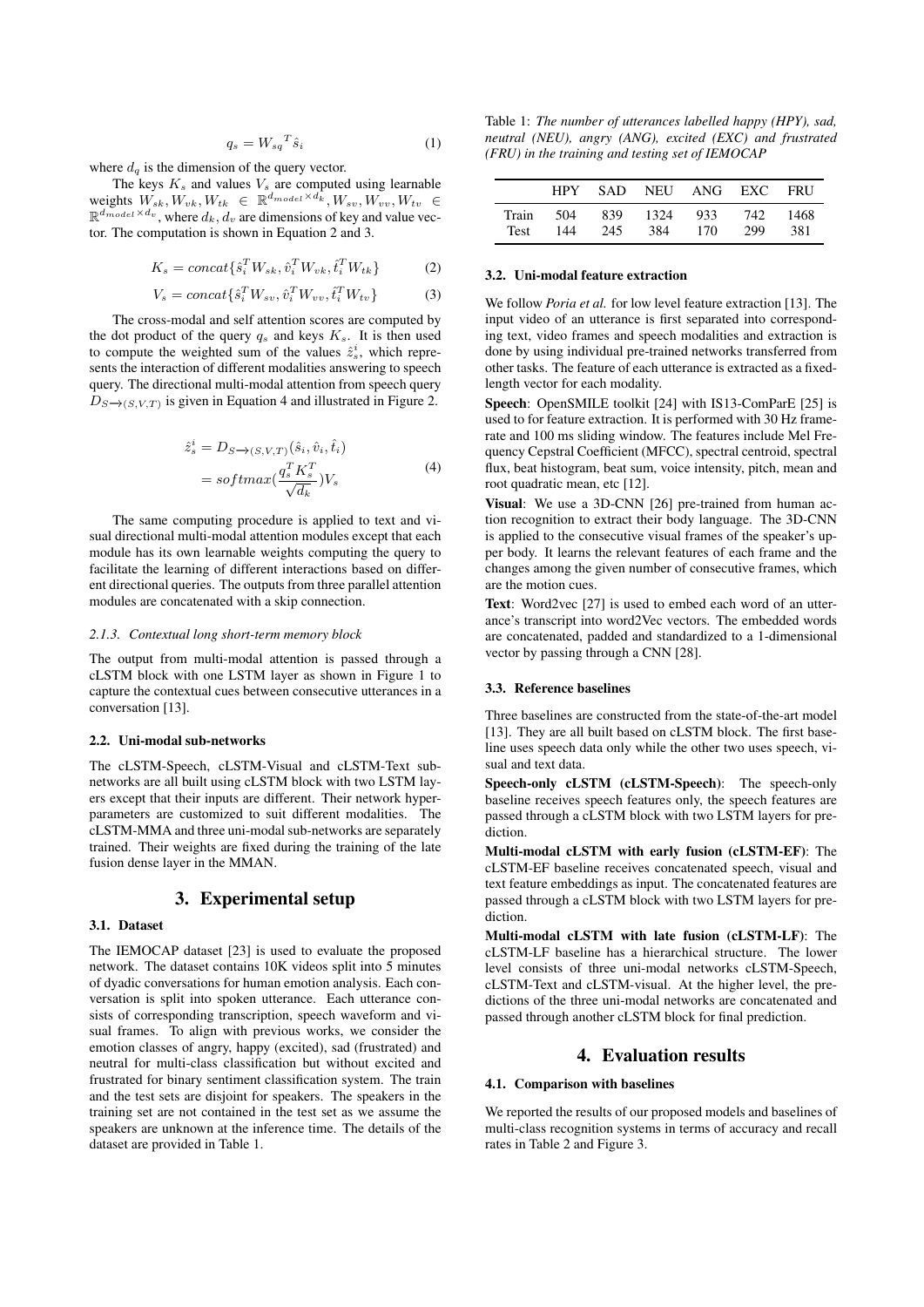Table 2: *Accuracy (%) and number of network parameters of the baselines and our models in multi-class classification*

| Model            | Accuracy | No. of Parameters (million) |
|------------------|----------|-----------------------------|
| cLSTM-Speech     | 57.12    | 1.27                        |
| cLSTM-EF         | 69.75    | 2.00                        |
| cLSTM-LF         | 71.78    | 4.73                        |
| <b>cLSTM-MMA</b> | 71.66    | 1.27                        |
| <b>MMAN</b>      | 73.94    | 4.39                        |

Table 3: *A comparative study of binary sentiment analysis with different multi-modal implementations in terms of classification accuracy (%)*

| Model             | Happy | Sad   | Neutral | Angry |
|-------------------|-------|-------|---------|-------|
| <b>MFM [29]</b>   | 90.2  | 88.4  | 72.1    | 87.5  |
| <b>RAVEN</b> [14] | 87.3  | 86.2  | 69.7    | 87.3  |
| <b>FMT [30]</b>   | 88.8  | 88.0  | 74.0    | 89.7  |
| <b>MulT</b> [22]  | 90.7  | 86.7  | 72.4    | 87.4  |
| <b>cLSTM-MMA</b>  | 92.15 | 82.93 | 76.99   | 93.32 |
| <b>MMAN</b>       | 92.68 | 83.14 | 75.61   | 92.90 |

### *4.1.1. Benefits of textual and visual cues*

We first presented the recognition accuracy of the Speech-only baseline cLSTM-Speech, which obtains a recognition accuracy of 57% which is more than 10 absolute percentage points lower than any other the multi-modal methods in Table 2.

We compared its confusion matrix with our cLSTM-MMA model in Figure 3, since they have similar network size. cLSTM-Speech's recall rates for neutral is very low but very high for sad as see in Figure 3. This unbalance phenomenon is alleviated by cLSTM-MMA, which uses multi-modal information as seen from the cLSTM-MMA confusion matrix. This shows that the visual and textual cues do complement speech's ambiguity in emotion recognition.

#### *4.1.2. Multi-modal attention vs concatenation*

The cLSTM-MMA is 2% higher than cLSTM-EF in terms of accuracy as shown in Table 2. This means that the proposed multi-modal attention is more prevalent in computing the interaction between modalities compared to concatenation method with early fusion. Besides, the cLSTM-MMA has 40% fewer parameters compared to the cLSTM-EF baseline.



Figure 3: *Normalised confusion matrix of the Speech-only baseline cLSTM-Speech and proposed cLSTM-MMA network. Diagonal entries represent the recall rates of each emotion.*

Table 4: *A comparative study of multi-class emotion recognition with different multi-modal implementations*

| Model                | Accuracy $(\% )$ |  |
|----------------------|------------------|--|
| Rozgic et al. [31]   | 69.4             |  |
| Poria et al. [19]    | 71.59            |  |
| Tripathi et al. [12] | 71.04            |  |
| <b>MMAN</b>          | 73.94            |  |

### *4.1.3. Comparison with late fusion*

The cLSTM-MMA achieves comparable accuracy with the state-of-the-art late-fusion model cLSTM-LF with only a quarter of its' parameters as shown in Table 2. The proposed hybrid MMAN network outperforms all the multi-modal networks and achieves the state-of-the-art accuracy of 73.98% using the same amount of parameters as cLSTM-LF, suggesting that both modality-specific and cross-modal interactions are important in emotion recognition.

### 4.2. Comparison with previous works

We compared the accuracies of our model with other binary sentiment classification systems using speech, visual and text in Table 3. The cLSTM-MMA has superior performance over the pairwise correlation network MulT and others (with the exception of the sad emotion). Showing that correlation between three modalities is superior then pairwise correlation. Interestingly, MMAN has similar performance with cLSTM-MMA, suggesting that modality-specific interaction may not contribute much in binary sentiment classification case.

Table 4 summaries the performance of previous multi-class emotion recognition network using speech visual and text. Our proposed MMAN achieves a state-of-the-art result of 73.94% on dataset IEMOCAP. Also, most of the methods of the previous work that achieved comparable results are based on BLSTM which have access to future utterance information when deciding for the current utterance, thus the comparison reported in this paper is in their favour. Nevertheless, MANN outperforms all reference baselines.

## 5. Conclusion

In this work, we presented a hybrid fusion model MMAN using visual and textual cues to aid speech in emotion recognition. We proposed the multi-modal attention in early fusion which features parallel directional attention between modalities in place of concatenation. The attention mechanism enables better data association between modalities and has a significantly less amount of parameters needed. Through experiments, we showed that the multi-modal attention alone is as competitive as other fusion methods with a much more compact network. Our hybrid model achieved the state-of-the-art result on IMEOCAP dataset for emotion recognition.

## 6. Acknowledgement

This research work is partially supported by Programmatic Grant No. A1687b0033 from the Singapore Government's Research, Innovation and Enterprise 2020 plan (Advanced Manufacturing and Engineering domain), and in part by Human-Robot Interaction Phase 1 (Grant No. 192 25 00054) from the National Research Foundation, Prime Minister's Office, Singapore under the National Robotics Programme.